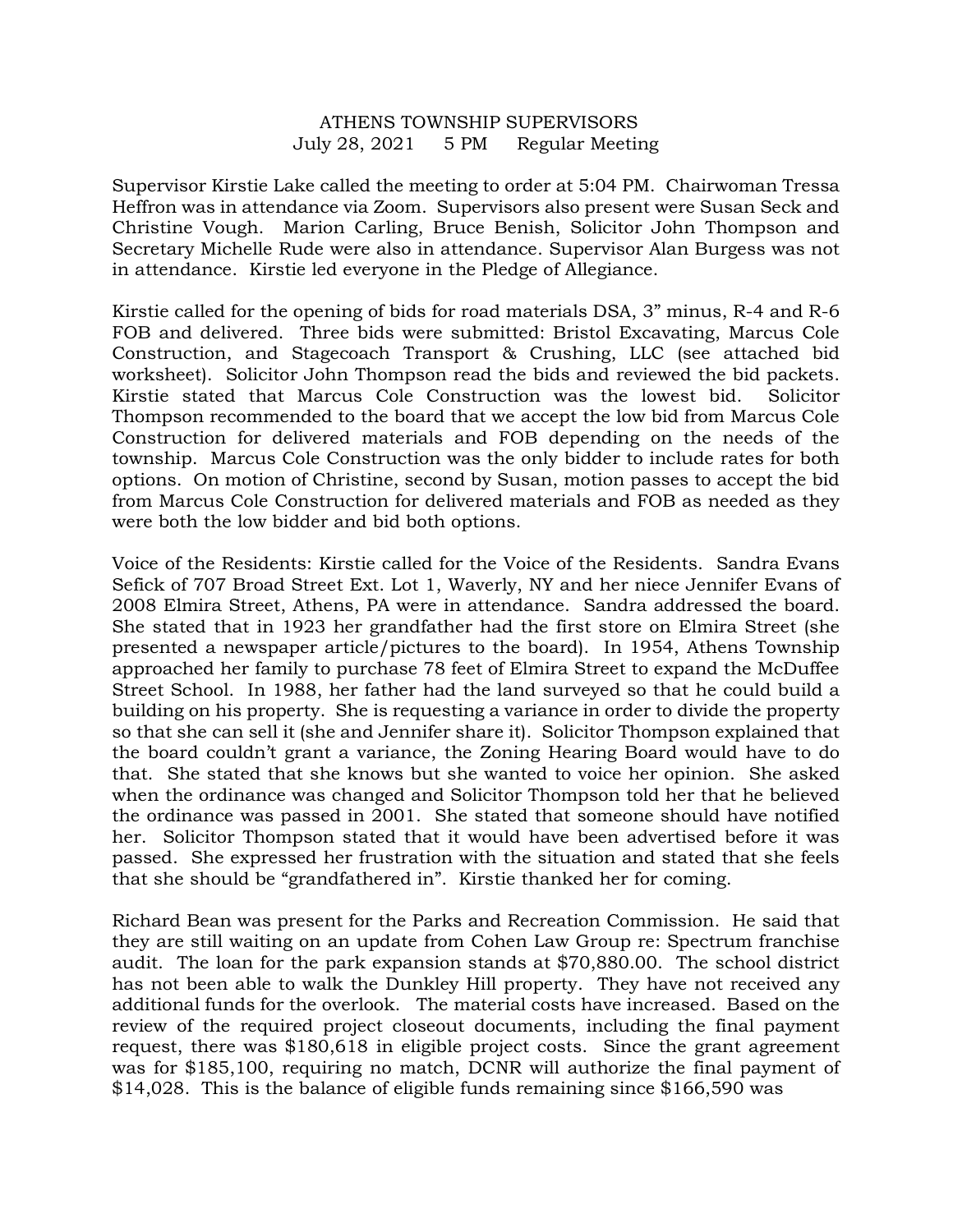Page Two Athens Township Supervisors July 28, 2021

previously paid to the township. This check will be mailed in 4-6 weeks. The remaining \$4,482 in grant funds will be disencumbered. The new restroom at the ATV trail repair cost is \$5285 and the insurance has denied the claim as they do not cover surface water. Richard did ask DCNR if the remaining balance for the grant could be applied towards the repair and were told that "they could help us out." The Parks Commission is looking for ideas concerning how they should celebrate 50 years' ownership of RTP. They are planning a Round Top Challenge next year and looking for a date to hold it as Guthrie Gallop is in May when they originally planned. A plaque has been ordered for Pavilion # 1 in Memorial for Dave Hafer. They are in talks concerning having a "Walk with the Doc" to be scheduled on October 9th where a doctor will walk the park and explain heart health.

Marion Carling presented the board with the J. Wesley/Janet Kocsis 2-lot subdivision located on Sutliff Hill Road. No maps were present. Bruce Benish explained the plans to the board. He stated that the deficiencies had been resolved. There was concern over a highlighted portion of the sanitation agreement. Secretary Rude will contact sanitation to clarify. On motion of Kirstie, second by Christine, motion passed for preliminary/final plan approval contingent upon clarification with Bradford County Sanitation.

On motion of Tressa, second by Kirstie, motion passed to approve the minutes of June 30, 2021 as written.

At 5:32, Kirstie adjourned the Public Meeting and went into a Public Hearing for Ordinance 2021-01. There were no public comments regarding the Ordinance. The Public Hearing was adjourned at 5:33 and the Public Meeting was reconvened. Solicitor John Thompson presented the board with 3 copies of Ordinance 2021-01 to abandon the Clinton Street extension paper street to be signed: one for his office, one for the secretary, and one for the Ordinance book. On motion of Kirstie, second by Susan, motion passed adopt Ordinance 2021-01.

Upon review of Amendment C of Reimbursement Agreement #033576, the supervisors and solicitor discussed their feelings on Aqua's relocation in the midst of our project. There was concern that the amendment included the fee to coordinate with Aqua to ensure their relocation wouldn't impact the project's needs when the Aqua relocation is not necessary to our bridge project. However, it was decided that to delay the project would potentially result in a greater increase in cost in the long run and due to the rise in cost of materials it would be best to move forward without incurring further delay. On motion of Susan, second by Christine, motion passed to authorize the approval of Amendment C of Reimbursement Agreement #033576 and Resolution 2021-10 for the Thomas Avenue Bridge project.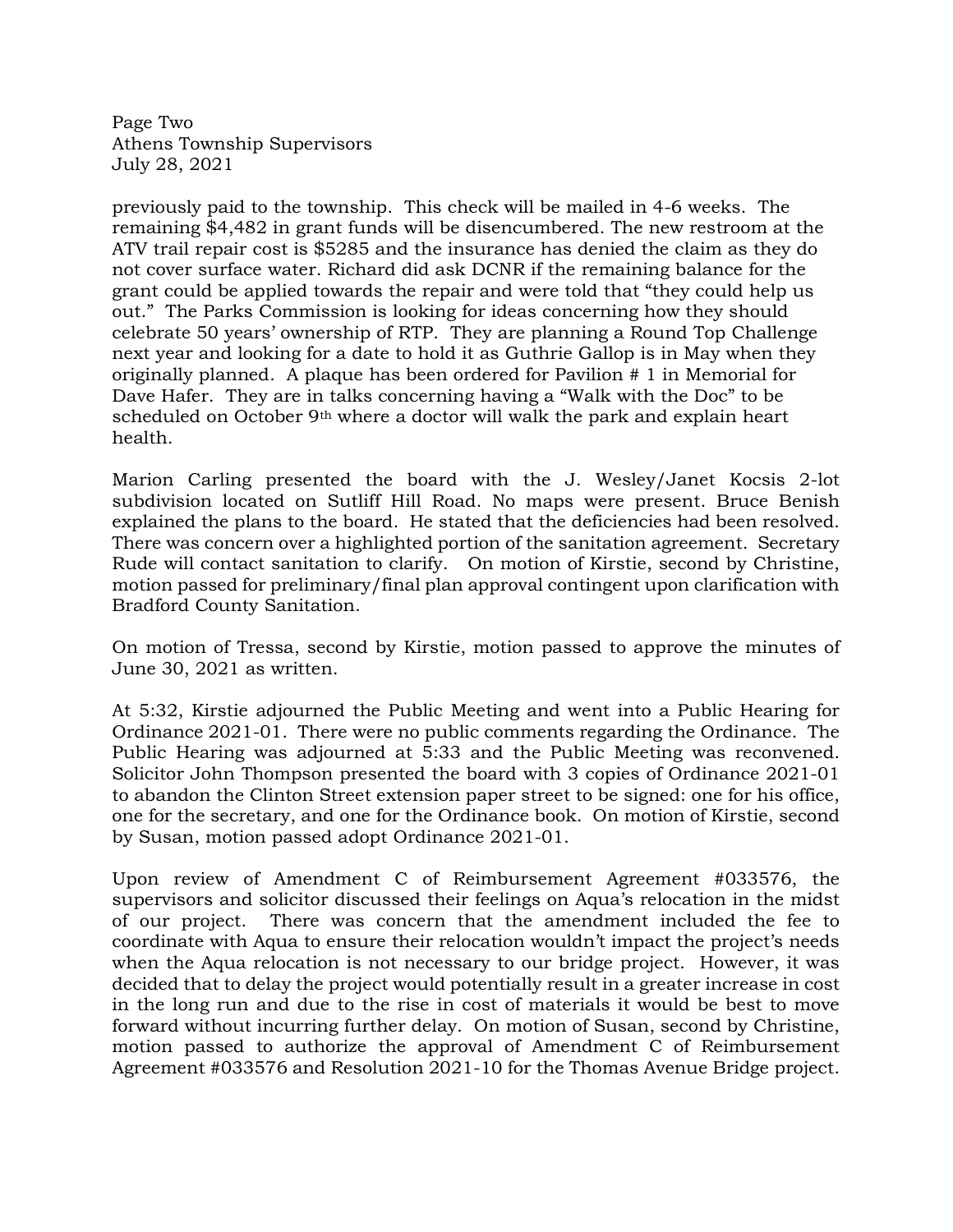Page Three Athens Township Supervisors July 28, 2021

On motion of Tressa, second by Kirstie, motion passed to move \$43,000 from 438.207 to 430.700 towards the purchase of the 2009 Volvo.

On motion of Christine, second by Tressa, motion passed to move \$25,000 from 437.747 to 430.700 towards the purchase of the 2009 Volvo.

On motion of Kirstie, second by Susan, motion passed to move \$2,635 from 438.380 to 430.700 for the purchase of the Moon Paver.

On motion of Christine, second by Susan, motion passed to move \$9,530 from 438.380 to 430.700 in General Fund towards the purchase of the mower.

On motion of Tressa, second by Kirstie, motion passed to approve the \$1,900 unforeseen cost to correct the Cole Street water issues.

On motion of Christine, second by Kirstie, it was unanimous to pay the monthly bills as submitted. A complete listing of revenues and expenditures is on file in the office of the Treasurer.

On motion of Kirstie, second by Tressa, it was unanimous to accept the monthly reports as submitted.

Correspondence/Information was as listed in the meeting agenda.

Kirstie took the Board into executive session at 6:02 PM for personnel and pending litigation. The regular meeting reconvened at 8:15 PM.

On motion of Tressa, second by Alan, motion passed to allow Edmund Reid to attend the PAFPM September Social on September 22nd in Harrisburg.

On motion of Kirstie, second by Susan, motion passed to hold a Special Meeting on Tuesday, August 3rd at 5 pm for general business. Michelle Rude will advertise the meeting in the paper.

On motion of Kirstie, second by Christine, motion passed to purchase a replacement Dump Body BMT-S (serial number 29306-1) from Cleveland Brothers for \$27,498 using Liquid Fuels funds. This will replace the irreparable dump body on Township Truck 4 (1999 Blue Volvo).